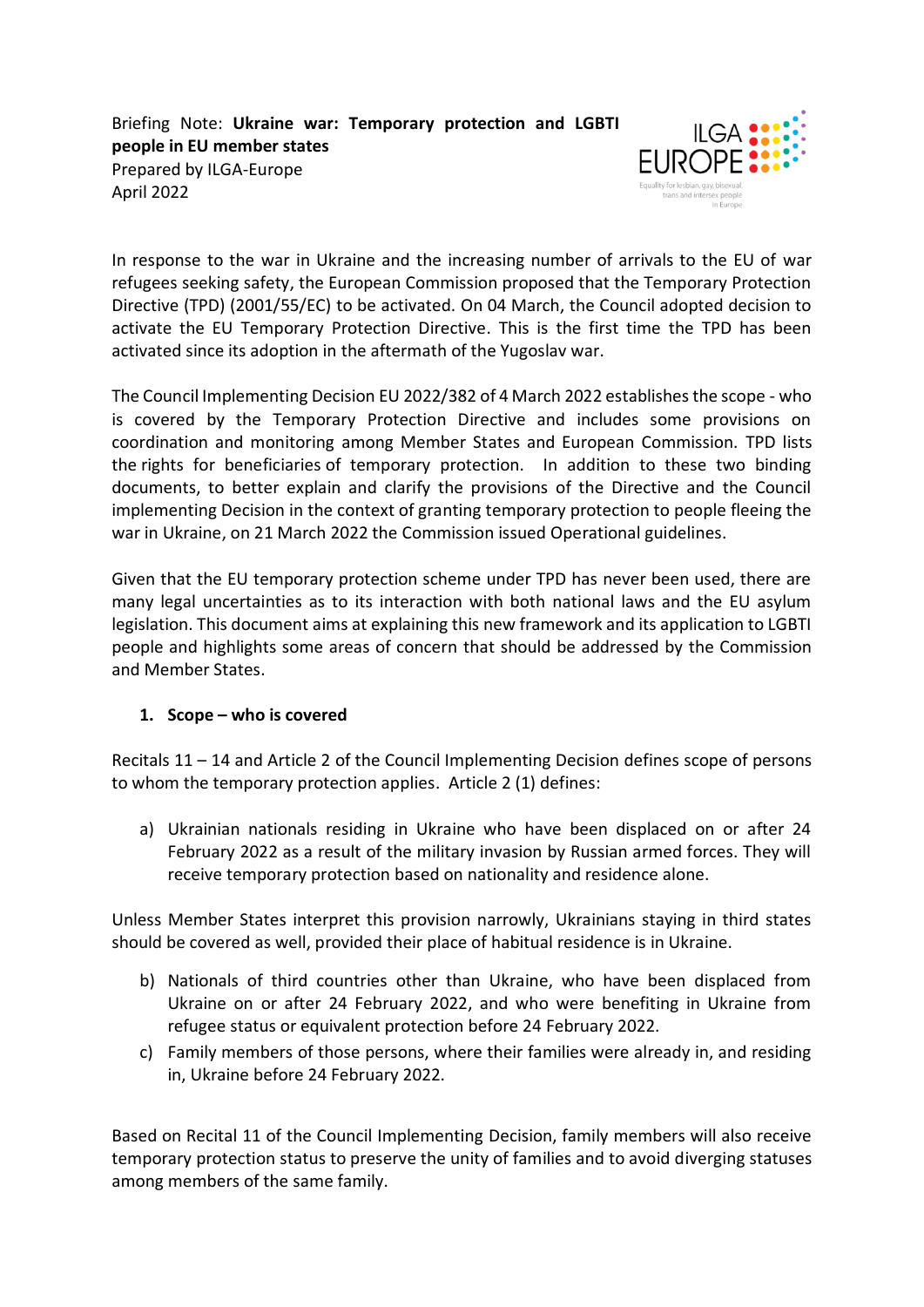The Council implementing decision leaves it to the discretion of Member States whether temporary protection will be granted to non-Ukrainians or stateless people who can prove a valid permanent residence permit before 24 February on the basis of a valid residence permit issued in accordance with Ukrainian law and who are unable to return to their country of origin. For those persons, member states can choose either to apply this Directive or an adequate protection under their national law. Adequate protection is further defined by the Commission in its [Operational Guidelines.](https://eur-lex.europa.eu/legal-content/EN/TXT/?uri=CELEX%3A52022XC0321%2803%29&qid=1647940863274)

To get temporary protection under this Directive or adequate protection under national laws, this group of persons would bear the burden of proof by presenting the relevant documents in order to show that they fulfil these eligibility criteria, i.e., valid residence permit and inability to return home safely. Applying these conditions may give rise to the examination of documents and other evidence similar to asylum procedures.

This is concerning for many LGBTI people who fled to Ukraine from Belarus, Russia and other countries and were living in Ukraine before 24 February on the basis of a valid residence permit issued in accordance with Ukrainian law and who are unable to return to their country of origin due to high level of persecution of LGBTI people in countries of origin.

*Therefore, it is important to call on Member States to apply the directive to its fullest, in relation to who shall be covered by the temporary protection regime. This is particularly important to ensure that vulnerable groups – such as LGBTI people from countries of origin, where SOGIESC is persecuted – are given effective protection. Moreover, . granting them temporary protection would also be to the advantage of the Member State in view of the simplicity of the procedure, thereby further reducing the risk of overburdening the asylum system.*

*Where Member States still choose to interpret the TDP in a more restrictive manner, people falling outside the scope of the temporary protection should be able to access asylum procedures or any other regularisation procedures if they wish to. Those people should also have access to rights and services provided by the EU asylum legislations.*

*In cases of non-Ukrainians fleeing Ukraine who choose to be returned to their countries of origin, Member States need to provide access to assistance, accommodation, and essential services (including medical services), as long as they are waiting for their return.* 

## **2. Family reunification**

As mentioned above, family members of persons referred to in Article 2(1)(a) and (b) of the Council Decision will also be granted temporary protection status. In order to qualify, the family should have already been present and residing in Ukraine before the move. In the case of stateless persons and third country nationals other than Ukraine, who can prove that they were legally residing in Ukraine before 24 February 2022 on the basis of a valid permanent residence permit issued in accordance with Ukrainian law, and who are unable to return in safe and durable conditions to their country or region of origin, their family members are not entitled to temporary protection or adequate national protection under the Council Decision.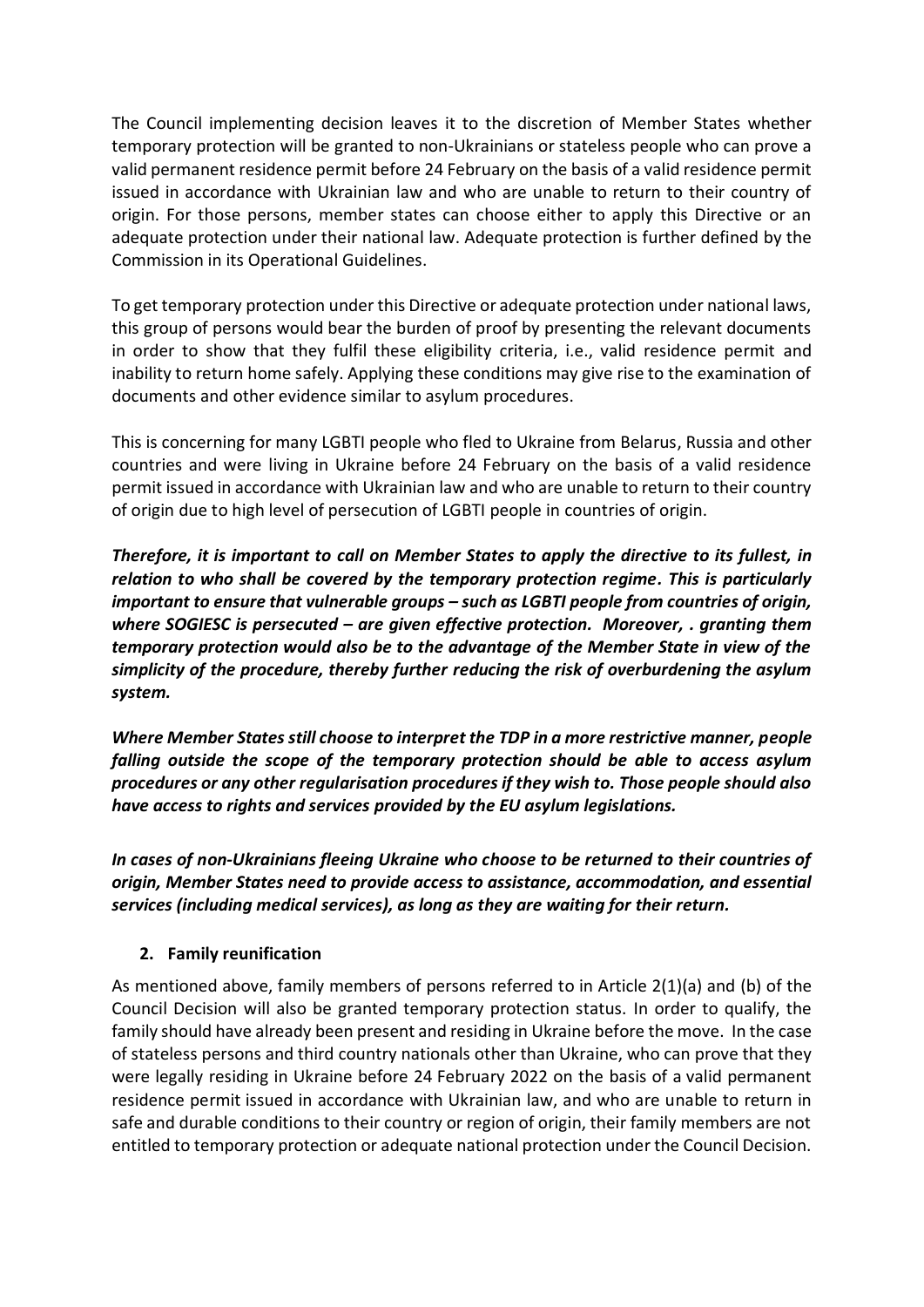Although the Council Decision does not require that family members of persons referred to in Article 2(2) benefit from temporary protection as provided for in Directive 2001/55/EC or adequate protection under the national law of the Member States, the Commission encouraged Member States to extend the application of temporary protection or adequate protection under national law to family members of those persons. Therefore, when it comes to non-Ukrainian nationals with permanent residence permit in Ukraine, who cannot return to country of origin, protection for them and their family members will vary from one Member State to another.

Regarding same-sex couples in registered partnership or marriage and unmarried same sex couples, the Council decision defines that the spouse of a person referred to in paragraph 1, point (a) or (b), or the unmarried partner in a stable relationship, where the legislation or practice of the Member State concerned treats unmarried couples in a way comparable to married couples under its national law relating to aliens is considered as a family member.

This means that legally married same sex couples should be treated as a family and receive the same rights as opposite sex married couple in accessing set of rights such as a family reunification and reception.

Unmarried same sex couples can invoke the right to be recognised as a family and family reunification only if the foreigners' law or practice in the Member State treats married and unmarried couples in a comparable manner. Therefore, differences in the treatment by Member States may still arise in this area.

In addition, Article 15(2) of TPD obliges Member States to reunite family members in case they enjoy temporary protection in different Member States, if family members fall under the description of Article 2(1)(a) and (b) of the Council Decision. While doing so Member States should consider the wish of the said family members. Moreover, according to the Article 15(3) of TPD, where the person enjoys temporary protection in one Member State and one orsome family members are not yet in a Member State, the Member State where the person enjoys temporary protection shall reunite family members, who need protection if family members fall under the description of Article  $2(1)(a)$  and (b) of the Council Decision.

## **A first analysis of the transposition of TPD by Member States showed that Bulgaria, Poland and Romania specifically exclude same-sex couples (both married and unmarried) from definition of family members.**

Other countries do not specifically include protection for same-sex couples – however, it can be inferred that the countries that provide family reunification for same-sex couples in regular immigration processes, will also include them in the context of TPD.

It should be noted that in the case of LGBTI refugees from Ukraine, these provisions might be interpreted in a less advantageous manner by Member States that discriminate against the rights of the LGBTI people to family life protected by the Articles 7 and 9 of the Charter.

*We call on the European Commission to clarify with national authorities to ensure that family reunification rights include same-sex couples and their families. In addition to this, information about the right to family reunification for same sex couples should be provided by Member States.* 

**3. Access to support and healthcare: specific needs of trans and intersex people**